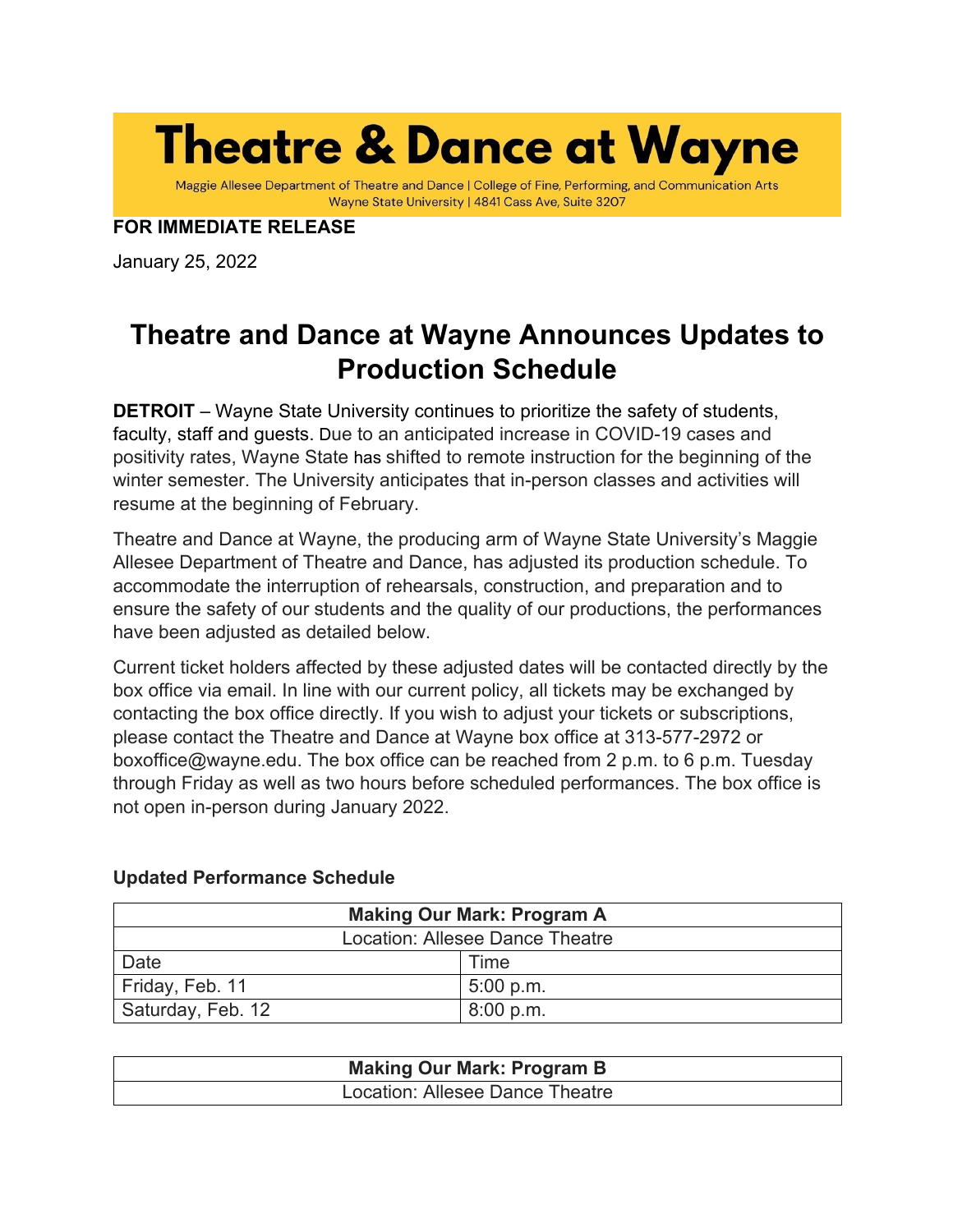| Date              | Time      |
|-------------------|-----------|
| Friday, Feb. 11   | 8:00 p.m. |
| Saturday, Feb. 12 | 5:00 p.m. |

| <b>Fairview</b>                |                       |  |
|--------------------------------|-----------------------|--|
| Location: The Hilberry Theatre |                       |  |
| Date                           | Time                  |  |
| Friday, Feb. 25                | 8:00 p.m.             |  |
| Saturday, Feb. 26              | 2:00 p.m. & 8:00 p.m. |  |
| Wednesday, March 2             | 2:00 p.m.             |  |
| Thursday, March 3              | 7:00 p.m.             |  |
| Friday, March 4                | 8:00 p.m.             |  |
| Saturday, March 5              | 2:00 p.m. & 8:00 p.m. |  |

| <b>Tracks</b>                                     |                           |  |
|---------------------------------------------------|---------------------------|--|
| Location: The Underground Theatre at the Hilberry |                           |  |
| Date                                              | Time                      |  |
| Friday, March 4                                   | 8:00 p.m.                 |  |
| Saturday, March 5                                 | $2:00$ p.m. & $8:00$ p.m. |  |

| <b>Company Fresh</b>                              |                           |
|---------------------------------------------------|---------------------------|
| Location: The Underground Theatre at the Hilberry |                           |
| Date                                              | Time                      |
| Friday, March 25                                  | 8:00p.m.                  |
| Saturday, March 26                                | $2:00$ p.m. & $8:00$ p.m. |

| <b>Spring Dance Concert</b>     |                           |  |
|---------------------------------|---------------------------|--|
| Location: Allesee Dance Theatre |                           |  |
| Date                            | Time                      |  |
| Friday, April 1                 | $\sqrt{7:30}$ p.m.        |  |
| Saturday, April 2               | $2:00$ p.m. & $7:30$ p.m. |  |

| This Is Our Youth                                 |                           |
|---------------------------------------------------|---------------------------|
| Location: The Underground Theatre at the Hilberry |                           |
| Date                                              | Time                      |
| Friday, April 8                                   | 8:00 p.m.                 |
| Saturday, April 9                                 | $2:00$ p.m. & $8:00$ p.m. |

| <b>Virtual Dance Collaboratory</b> |
|------------------------------------|
|                                    |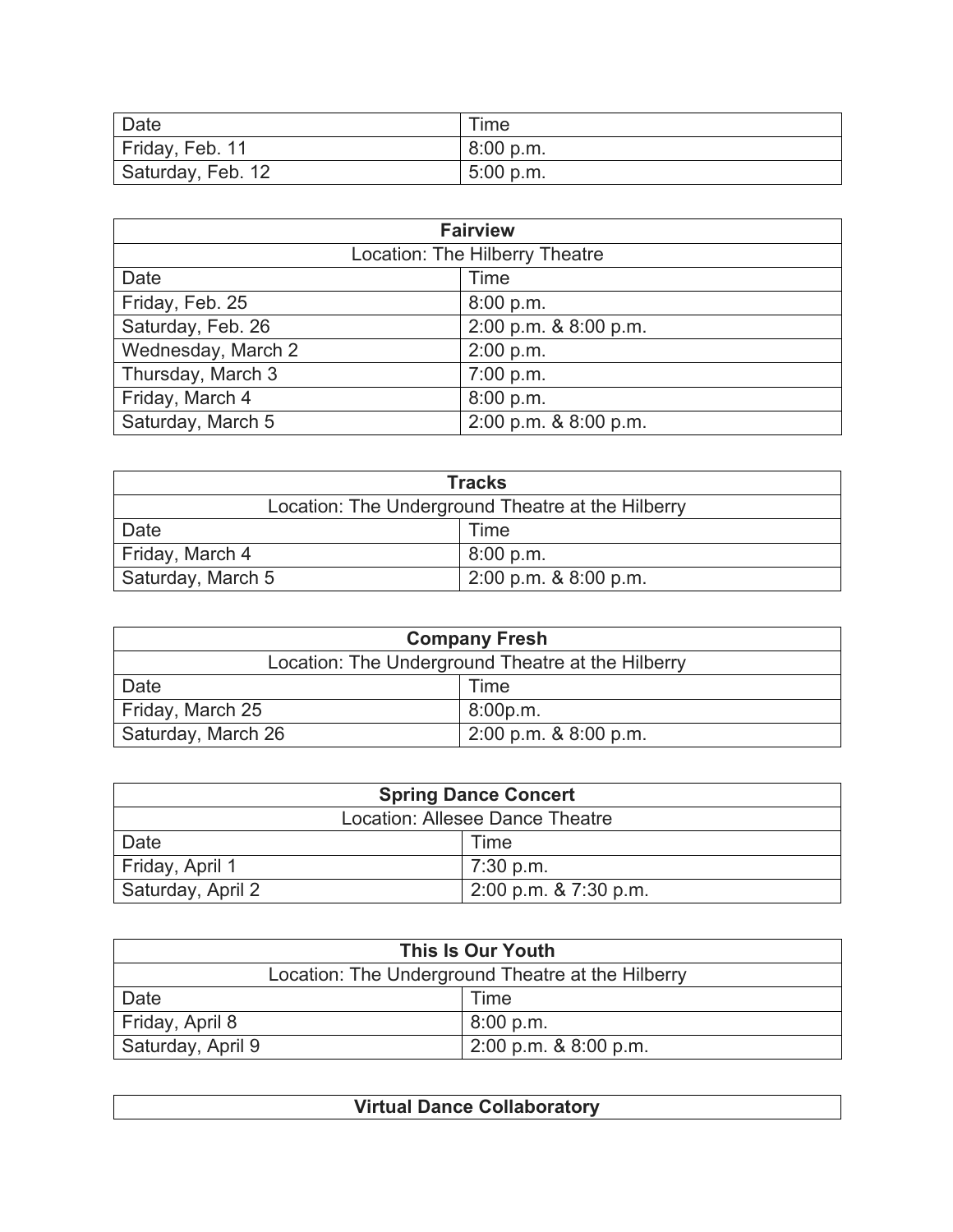| Location: Allesee Dance Theatre |             |  |
|---------------------------------|-------------|--|
| Date                            | Time        |  |
| Saturday, April 9               | 8:00 p.m.   |  |
| Sunday, April 10                | $3:00$ p.m. |  |

| <b>Head Over Heels</b>         |                       |
|--------------------------------|-----------------------|
| Location: The Hilberry Theatre |                       |
| Date                           | Time                  |
| Friday, April 15               | 8:00 p.m.             |
| Saturday, April 16             | 2:00 p.m. & 8:00 p.m. |
| Wednesday, April 20            | 2:00 p.m.             |
| Thursday, April 21             | 7:00 p.m.             |
| Friday, April 22               | 8:00 p.m.             |
| Saturday, April 23             | 2:00 p.m. & 8:00 p.m. |
| Sunday, April 24               | 3:00 p.m.             |

| <b>Dance Workshop Showcase</b>  |             |  |
|---------------------------------|-------------|--|
| Location: Allesee Dance Theatre |             |  |
| Date                            | Time        |  |
| Friday, April 22                | $7:30$ p.m. |  |
| Saturday, April 23              | $7:30$ p.m. |  |
| Sunday, April 24                | 3:00 p.m.   |  |

| <b>Freedom Players/Motor City Cabaret</b>         |             |  |
|---------------------------------------------------|-------------|--|
| Location: The Underground Theatre at the Hilberry |             |  |
| Date                                              | Time        |  |
| Friday, April 29                                  | $8:00$ p.m. |  |
| Saturday, April 30                                | 8:00 p.m.   |  |

| <b>Raissoneur</b>                                 |                           |  |
|---------------------------------------------------|---------------------------|--|
| Location: The Underground Theatre at the Hilberry |                           |  |
| Date                                              | Time                      |  |
| Friday, May 6                                     | 8:00 p.m.                 |  |
| Saturday, May 7                                   | $2:00$ p.m. & $8:00$ p.m. |  |

# **Wayne State University COVID-19 Policy**

Theatre and Dance at Wayne abides by Wayne State Covid protocols to ensure the safest environment for you and our community. **All visitors must present the Campus Guest Daily Screener and proof of vaccination for admittance**. Please bring your